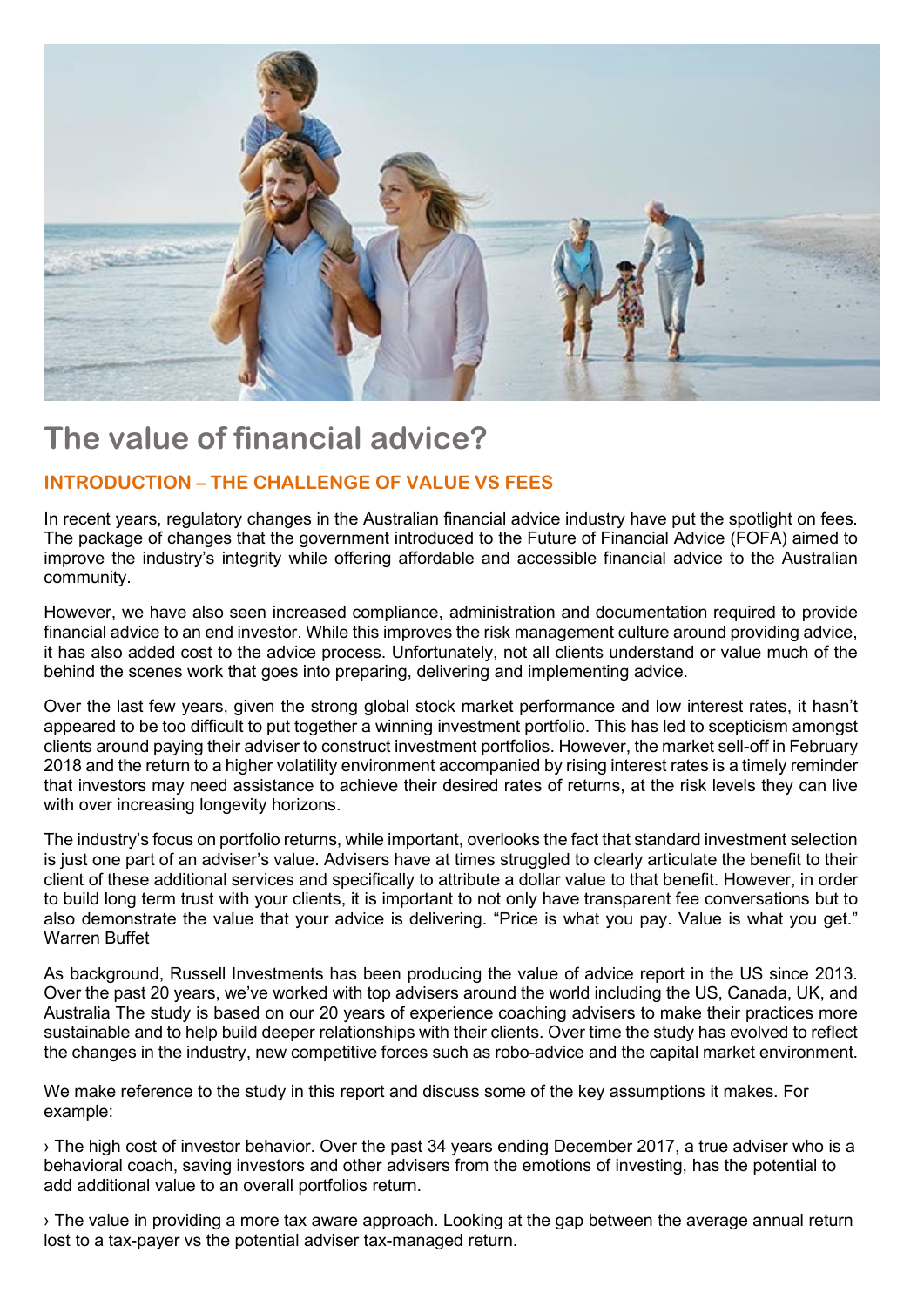## **1. Avoiding Behavioural mistakes can potentially add more than 1.8%p.a.**

While "behaviour coach" isn't part of the adviser job description, it is a significant contributor to total value. Left to their own devices, many investors buy high and sell low. An adviser can provide objective discipline and help an end investor to avoid the noise and behavioural instincts, and improve their overall financial position. We think that the value that an adviser provides their client maybe as much as 1.8% p.a. of additional return on their investor's portfolio.

Investors look for patterns in the stock market Based on a US analysis of how the average individual equity investor's portfolio performed over the past 30+ years, our study indicates that the "average equity investor1" would have underperformed the Russell 3000 Index.

From 2009 to 2013, US investors withdrew more money from U.S. stock mutual funds than they put in. All the while, the Russell 3000® Index climbed 84% over those four years. For those that chose to stay in cash since the market bottom on March 9, 2009 to the end of 2017, they missed a cumulative return of over 380%, based on the Russell 3000® Index (refer to graph immediately below).



<sup>1</sup> "Average" US equity investor is based on general cash-flow trends as measured by the ICI compared to the market's overall performance.US mutual fund data was used as robust global or Australian historical data is not currently available.

Source: BNY Mellon Analytical Services, IFIC, Russell Investments. Based on annualised returns from January 1, 1984 to December 31, 2017. Return was calculated by deriving the internal rate of return (IRR) based on ICI (Investment Company Institute) monthly mutual fund net new cash flow data which was compared to the rate of return if invested in the Russell 3000 Index and held without alteration from January 1, 1984 to December 31, 2017. Indexes and/or benchmarks are unmanaged and cannot be invested in directly. Returns represent past performance, are not a guarantee of future performance, and are not indicative of any specific investment.

**The high cost of investor behaviour**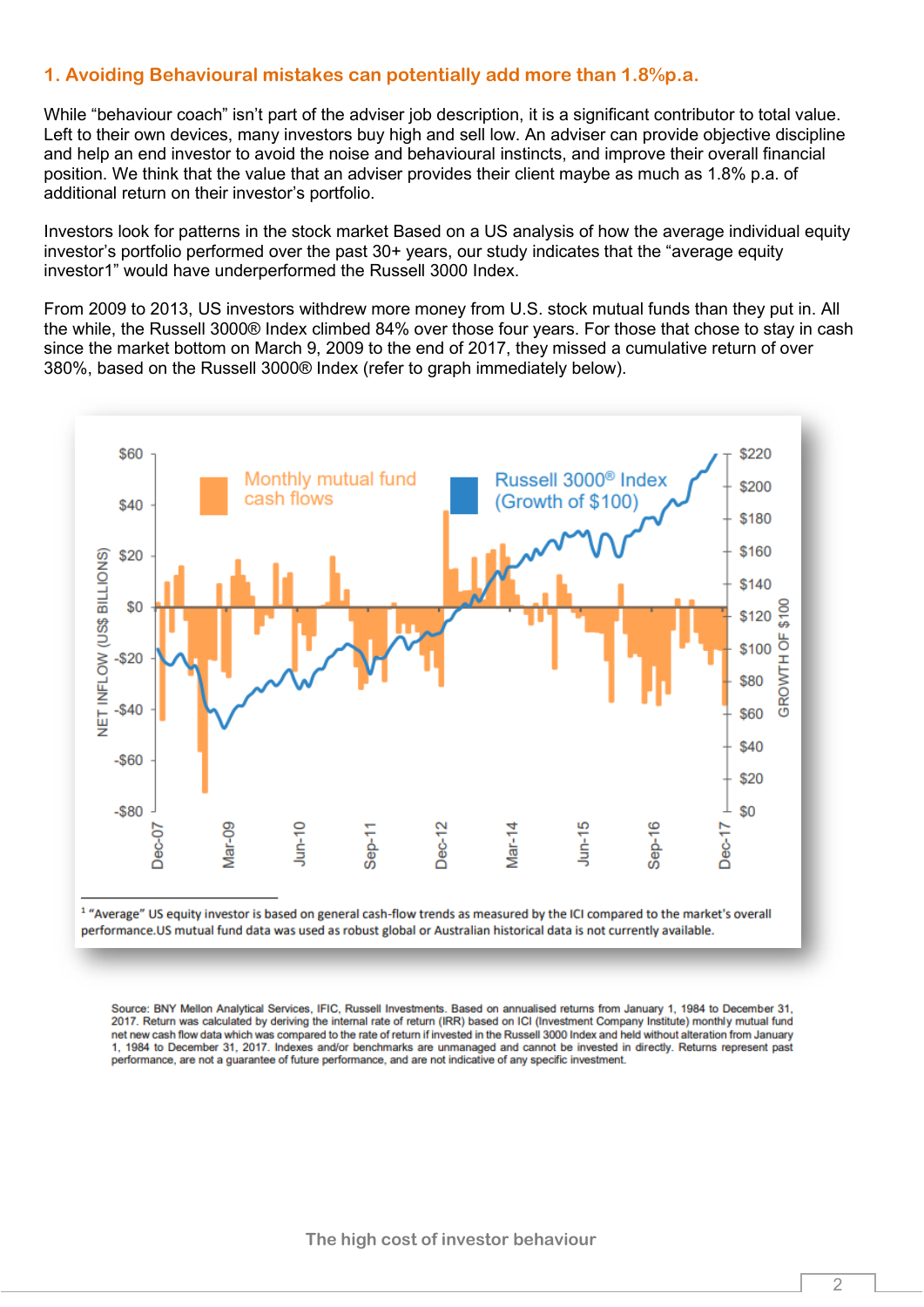**(1984-2017)**



*(1) BNY Mellon Analytical Services, Russell 3000® Index annualized return from January 1, 1984 to December 31, 2017.*

*(2) Russell Investment Group & Investment Company Institute (ICI). Return was calculated by deriving the internal rate of return (IRR) based on ICI monthly fund flow data which was compared to the rate of return if invested in the securities of the Russell 3000® Index and held without alteration from January 1, 1984 to December 31, 2017. This seeks to illustrate how regularly increasing or decreasing equity exposure based on the current market trends can sacrifice even market like returns.*

*Indexes and/or benchmarks are unmanaged and cannot be invested in directly. Returns represent past performance, are not a guarantee of future performance, and are not indicative of any specific investment.* 

This seeks to illustrate how regularly increasing or decreasing equity exposure based on the current market trends can sacrifice even market-like returns.

The bottom line... We believe advisers can play a critical role in helping investors avoid common behavioural tendencies and may potentially help their clients achieve better portfolio returns than those investors making decisions without professional guidance.

## **2. Tax-aware planning/ investing can potentially amount to 0.9%-1.2%p.a.**

Providing a more tax-aware approach is an area where advisers can distinguish themselves and demonstrate some of the more specific advice strategies that can deliver real gains to an end investor.

For example, most people are familiar with the concept of Superannuation and many are familiar that there are tax benefits associated. However, the technical expertise of how to make the most out of your tax circumstances in regards to super is considered daunting. Not to mention the fear of getting it wrong and being answerable to the Australian Taxation Office. Advisers can provide expert guidance on choosing appropriate tax-aware solutions and strategies that can deliver meaningful value to your clients.

For example, tax-aware advisers can add value for their clients by:

› Considering investment solutions that actively implement tax-aware strategies such as lower turnover styles, taxminimisation overlays and centralised portfolio management.

› Tax advice through superannuation contribution strategies (salary sacrifice and transition to retirement) and reinvesting tax savings

› Insurance premium – identifying tax deduction benefits in super and reinvesting these tax savings.

› Optimising tax for non-superannuation assets and managing 'tax surprises' as regulatory changes occur (e.g. recent superannuation legislative changes)

We believe that the value of an adviser for Tax-Aware investing is at least the sum of:

- › Tax effective investment strategies
- › Salary sacrifice pre and post superannuation contributions (depending on account balances)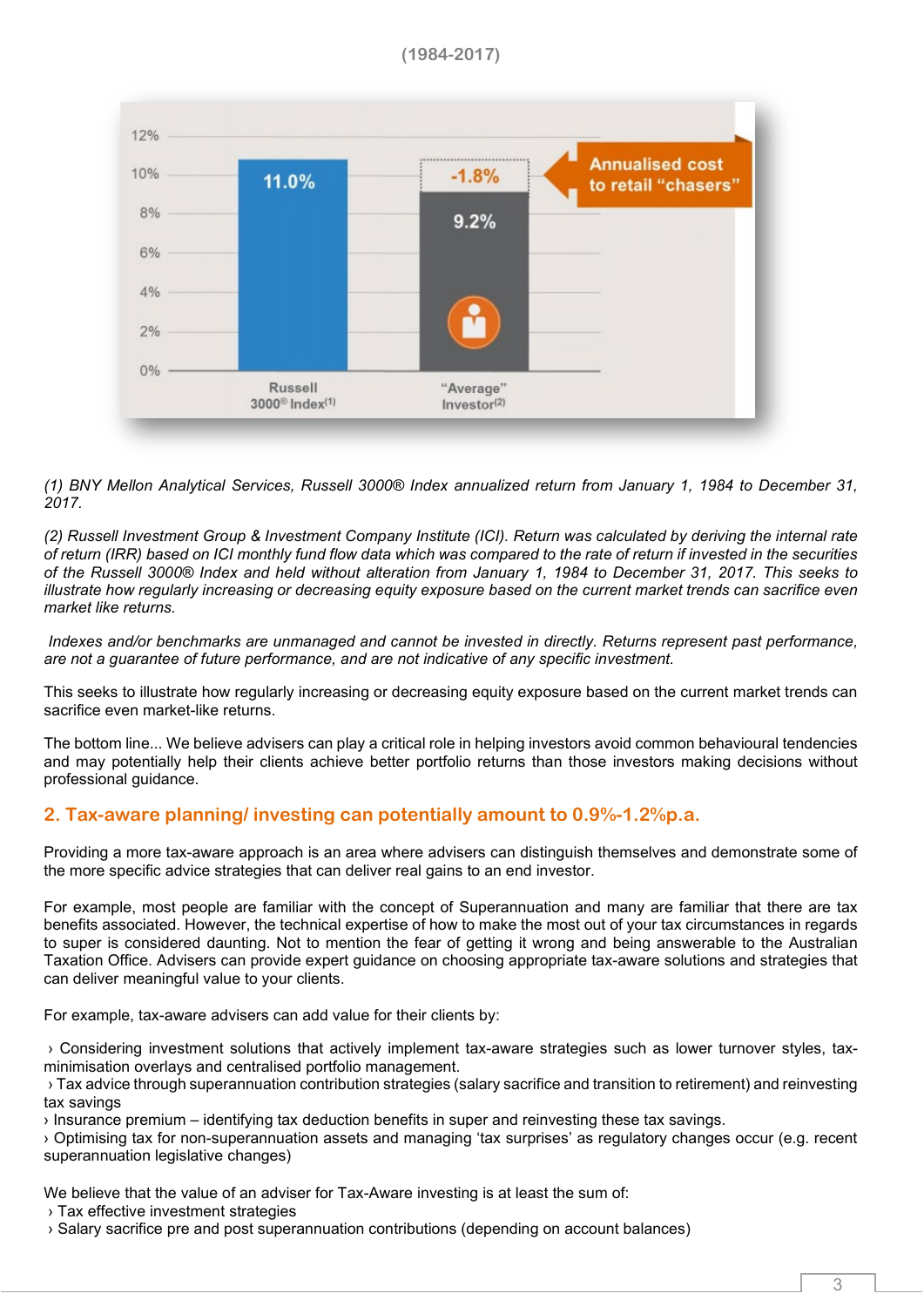By reference to our study and the above considerations we estimate this to be between 0.9%-1.2%p.a., depending on whether the client is in accumulation or transition to retirement phase, based on average balances.

## **3. Valuable time and peace of mind (variable % p.a.)**

While some benefits of a financial adviser are more easily quantifiable, such as using historical data to model investor behaviour or tax aware techniques, other benefits are more subjective and dependent on individual clients.

Many people identify as being time-poor, and as a result people are outsourcing more and more of their personal needs. It could be having a house cleaner, dog walker, home delivered groceries – whatever it might be to save time on the things we don't enjoy, and create more time to do what is important to us. So financial advisers not only deliver investment value – but also give clients back more time in their life in two further ways:

#### **a) The financial administration burden – quantify time saved**

A financial adviser may provide value in creating a financial plan in less time (and with more expertise) than most investors could do on their own. Beyond the creation of a plan, think about the time you may save by working with an experienced professional to help you monitor and make recommended adjustments to your investments, ongoing savings and contributions and ensure you have the right insurance in place.

A financial plan is a key element in helping investors identify and reach their goals. But there is a lot of research and knowledge that goes on behind the scenes. Consider the time taken to:

|                                                                                     | How<br>hours   | many<br>would |
|-------------------------------------------------------------------------------------|----------------|---------------|
|                                                                                     | this take you? |               |
| Identifying your goals, circumstances and preferences - what are your personal      |                |               |
| goals? How do you translate that into financial goals?                              |                |               |
| Centralising and evaluating your overall financial position - understanding your    |                |               |
| current wealth position including superannuation accounts, insurance,               |                |               |
| personal or business bank accounts and mortgages, insurances, Centrelink            |                |               |
| needs. You may have offshore super or have unique family circumstances to           |                |               |
| consider.                                                                           |                |               |
| Modelling your retirement position - based on your current balance, income,         |                |               |
| age and what your retirement goals are, identify whether you are on track or        |                |               |
| what you need to do to be on track. Whether you are 22 or 82, everyone can          |                |               |
| benefit from retirement advice.                                                     |                |               |
| Reviewing your current budget and savings plans                                     |                |               |
| Knowing what investment, platform and insurance solutions are out there -           |                |               |
| There are thousands of investment solutions available to choose from Advisers       |                |               |
| have access to specialist tools to evaluate and identify which of those is best     |                |               |
| for your needs.                                                                     |                |               |
| Documenting a plan and managing your financial paperwork - delivering a             |                |               |
| consolidated plan report of what you need to know and what, if anything, you        |                |               |
| need to do.                                                                         |                |               |
| Implementing a plan - this is the time taken to fill in application forms to set-up |                |               |
| investment portfolios, apply for insurance, manage the follow up paper work         |                |               |
| and other administration needs.                                                     |                |               |
| Reviewing and tracking to your plan - once you have a plan, you need to             |                |               |
| ensure that what you put down in the plan is still relevant overtime. Have any      |                |               |
| of your circumstances changed, are you still in the right investments, do you       |                |               |
| need to save more, increase your insurance, etc.?                                   |                |               |
|                                                                                     |                |               |
| <b>Total Hours:</b>                                                                 |                |               |